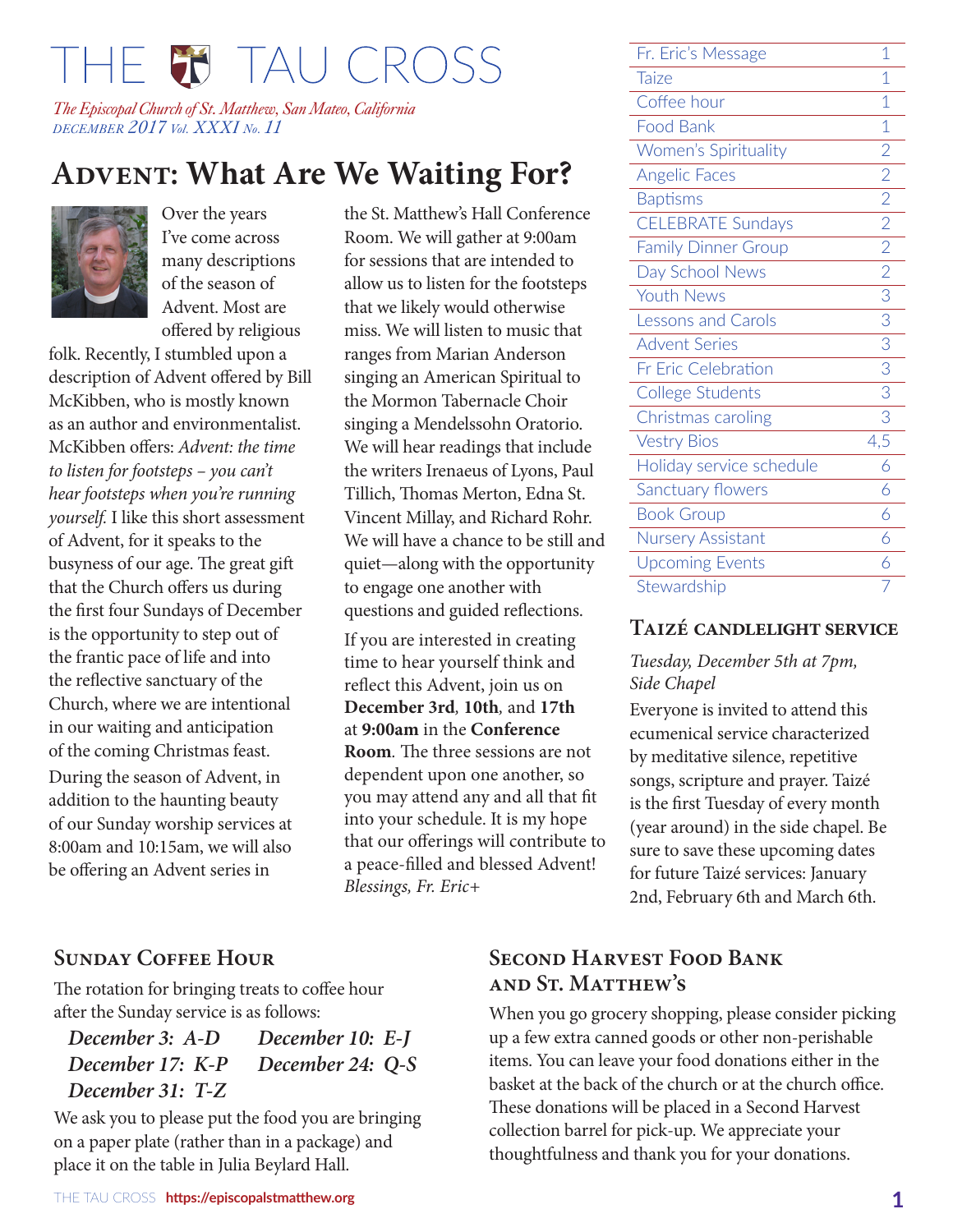## **Women's Spirituality Group**

Women of all ages are invited to join us for a women's spirituality group. We meet every week throughout the year at Charles House on Mondays at 9:15 am. This is a small group opportunity to reflect on scripture, God's presence in our lives and the challenges of discipleship, and engage in prayer. For more information, please contact Rev. Lindsay or Ginger Fortmiller via the church office.

#### **Angelic Faces of St. Matthew's: Ginger Fortmiller**

Ginger is a woman of great strength and knowledge. Since 1963, she rarely has missed a Sunday service and has been extremely active in many St. Matthew's organizations. She



regularly lends the skills she developed in her 30-year career as a manager and personnel analyst for the City of Burlingame to her wide-ranging efforts at St. Matthew's.

Ginger's church resume is impressive: St. Priscilla's, St. Catherine's, Christian Social Relations, Altar Guild Thrift Shop Cashier, Vestry Secretary, Hospitality Committee Co-chair and Secretary, Shrove Tuesday Dinner Co-chair, Silent Auction Co-chair, Liturgical Studies, Serenity Women's Bible Group, Lectionary Circle, welcoming new members, book club, ministry teacher, annual picnic cashier, Lay Eucharistic Minister, greeter, church office receptionist, and handler of various office projects. Ginger is the go-to person for questions about parishioners or events, which she answers in a straightforward way. She's always there to lend a hand or a listening ear. She has a huge heart, an infectious smile, and a delightfully outgoing personality. We thank you, dear Ginger, for your steadfast love, loyalty, generosity and dedication to this church and its many organizations. *With gratitude and blessings, Darlia Clerico* 

## **Baptisms**

If you or someone you know is interested in receiving the Sacrament of Baptism, please contact the church office or talk to a member of the clergy. Future baptism dates are January 7th and March 31st.

#### **CELEBRATE Sundays**

During the year we have once again identified CELEBRATE Sundays. On these Sundays at the 10:15 service, there is no church school; instead, children and youth participate actively in the liturgy as ushers, greeters, readers, acolytes and more! These services are a great opportunity for our congregation to connect intergenerationally.

- December 3: Join us as we kick off the season of Advent
- January 7: Baptism of our Lord: we celebrate Jesus' Baptism and remember our own baptisms
- February 4: Day School Sunday
- March 25: Palm Sunday
- May 20: Pentecost

## **Young Adult & Family Dinner Group**

Young adults and families with school age children gather for a potluck dinner, fellowship, play time for the children and adult conversation for the grownups. We gather for dinner the second Friday of every month from 6-8pm in Julia Beylard Hall. Our next dinner will be **December 8th**. Be sure to RSVP to Rev. Lindsay at lmhills@episcopalstmathew.org or through the Facebook event so we know you are coming! And mark your calendar for upcoming dinners on **January 12th**, **February 9th** and **March 9th**.

#### **Day School News**

The Day School will be hosting Admission Tours and Open Houses this fall, including an Open House on **Tuesday, December 5th** from 6-8pm. Families may register to attend these events through the Admission portal of the school website. Follow the online directions to inquire. Should you have initial questions or need assistance registering, please contact the Director of Admission, Ellen Williamson at 650-274-0728 or ewilliamson@stmatthewsday. org. Ellen loves talking with prospective families!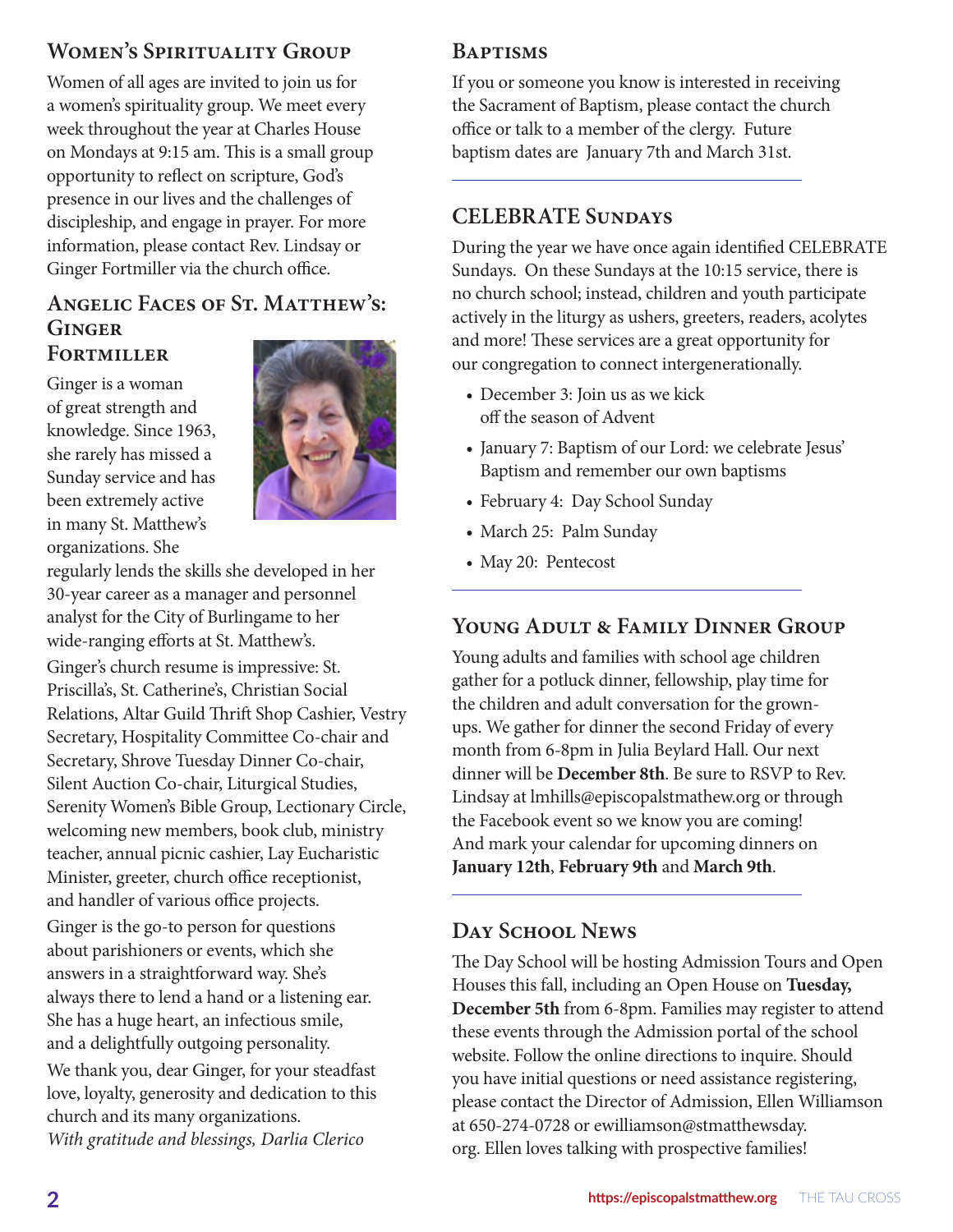## YOUTH NEWS: ALL THINGS YG3!

Middle School and High School youth are invited to participate in YG3, a collaborative youth group including St. Paul's (Burlingame), Transfiguration (San Mateo) and St. Matthew's. We meet most Sundays from 4-6pm. For more information or to subscribe to our weekly newsletter, go to http://eepurl.com/c2NC6L. You won't want to miss what we have planned!

- December 3rd at St. Matthew's: Service Sunday – Laundry Love and Service Trip Planning
- December 10th at St. Matthew's: The Bible Project
- Saturday, December 16th at Transfiguration: Christmas Party and Snow Night!
- *• Save the Date: Martin Luther King, Jr. Lock-In and Day of Service at Grace Cathedral: January 14-15*

## **LESSONS AND CAROLS**

#### **Sunday, December 10th at 5:00 P.M.**

Please join the Church and Day School choirs for a festive service of Advent Lessons and Carols. The service of quiet, hope and peace is a beautiful way to celebrate the season of Advent, which prepares us for the glories of Christmas. A reception will follow the service, hosted by the school choir families.

## **2017 Advent Series**

Are you ready for the Advent Season? Maybe not yet, but the waiting has begun as we prepare for the Nativity. Fr. Eric Hinds will host three Advent Sessions. We will meet following the 8:00 am Sunday morning services in the Conference Room in St. Matthew's Hall.

*Session 1 December 3rd: What are we waiting for? Session 2 December 10th: Are you prepared? Session 3 December 17th: Step out of the waiting room.* *A Note from The Right Reverend Marc Handley Andrus, Bishop of California, in Recognition of Fr. Eric's 10-Year Anniversary at St. Matthew's*

Eric and Anne - congratulations and thank you, from me and on behalf of the people of St. Matthew's and of the Diocese of California! Ten is quite a milestone - so much life can happen in that span of time, life in a community, life in a family, life as a couple, life as a priest. You both are so deeply committed to each other and to your ministry in Christ's Church. Eric, your thoughtfulness and scholarship, coupled with your pastoral care, are a wonderful combination in one person - a rare and beautiful whole. May you have many more years of health, love, joy and ministry. While Sheila and I cannot be with you all in person, we are so happy that our dear friend of many years, Bishop Alexander, is with you. I know that Bishop Alexander has worked closely with you on your Doctorate of Ministry, as he has so well mentored hundreds more people in their deepening ability to serve. May this be a day of joy and gratitude, the close of a decade at St. Matthew's and the opening of another.

*Faithfully,*

*+Marc*

## **College Students – Address Updates**

Please send your updated college address or your child's updated college address to youth@episcopalstmatthew.org so we can spoil you in the year to come!

## **Calling All Carolers!**

All those interested in helping form a group to bring musical cheer to homebound parishioners this Christmas season are encouraged to make themselves known voice talent not required! Meet with Philip Keil on Sunday, December 3rd at 11:30am in the choir stalls or check in with Philip or Fr. Eric after the 8:00am service that day to let them know you're interested.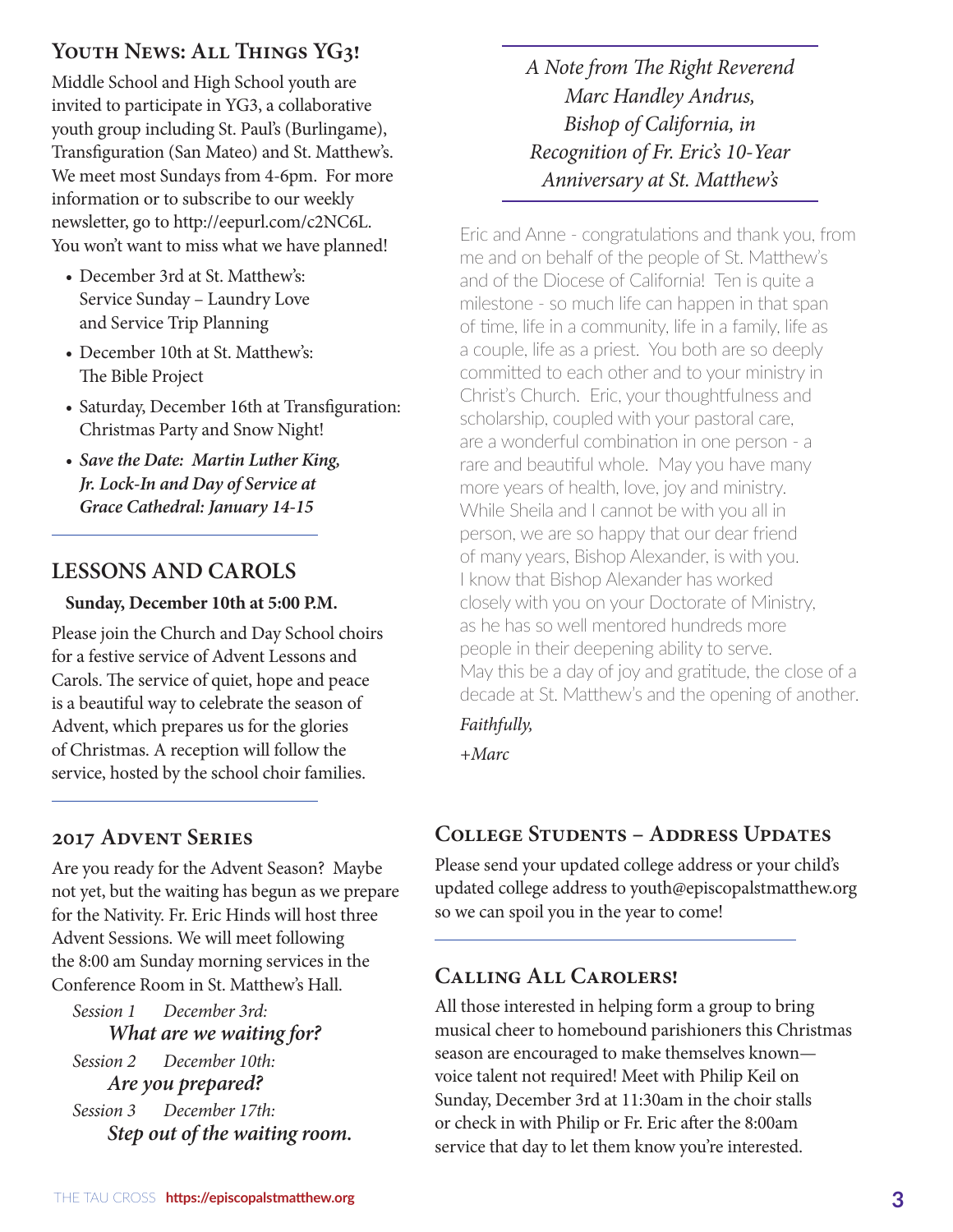## **Vestry Candidates**

*Following are the biographies of the parishioners who have been nominated to serve on the vestry. Four candidates are nominated to serve standard three-year terms. Due to resignations over the last two years, we also have four candidates who will serve abbreviated terms of one or two years. All candidates will be voted upon at our 2018 Annual Meeting. Please mark your calendar to attend the meeting on Sunday, January 28th. We will have one church service that day at 9:00am, and the meeting will immediately follow.*

## *Nominated to Three-Year Terms:*



#### **1. EMILIE TALBOT BROOKS**

Emilie and her husband Gordon came to St. Matthew's in 1998 shortly after the birth of their first child. Both their sons were baptized here and attended the Day School from 2001 to 2014. In that time

the Church and Day School community became, in many ways, the center of their family life. Even while living abroad in England in 2004-2005, they found their hearts drawn back to St. Matthew's and its people.

A lifelong Episcopalian, Emilie grew up in Austin, Texas and spent her childhood and teenage years as a chorister and youth lay reader at the Episcopal Church of the Good Shepherd. She graduated from St. Stephen's Episcopal School, and earned a dual B.A. in History and Theatre from Duke University, including a short stint reading history at New College, Oxford University. Graduate school pulled her west, and she earned her M.F.A. in Theatre from California Institute of the Arts (CalArts.) As a professional actor and director, Emilie is a member of both Actors Equity and SAG-AFTRA. The bulk of her career has been in regional theater across the country, including seasons spent at the Oregon Shakespeare Festival. For the last 20 years she has concentrated her work in the Bay Area, performing at theaters large and small, and appearing in numerous commercials, industrials, and voice overs.

Over the years at St. Matthew's she has been a teacher/ storyteller in the Godly Play program, a Christmas pageant director, and youth group leader. She now enjoys serving as a Lay Reader and Lay Eucharist Minister. Emilie and Gordon live in Burlingame, in an almost empty nest, with their two sons, Miles, a student at Wesleyan University, and Hugh, a high school senior.

#### **2. TOM DOHERTY**



In January of 2018, Tom and his wife Linda will begin their 30th year as parishioners at St. Matthew's. Tom was born and raised a Roman Catholic in Indianapolis, Indiana. After graduating with a

B.A. in Chemistry from Wabash College, he attended Michigan State University, where he met his future wife Linda and the two graduated with Ph.D. degrees in Chemistry. They have one daughter, Shannon, who was born and raised at St. Matthew's and was very active in the youth group. She is currently a Ph.D. candidate in Ocean Sciences at the University of Miami, with a concentration in Marine Biogeochemistry. Tom and Linda moved to the Bay Area in 1987 so that Tom could start his career at Hewlett-Packard Labs in Palo Alto. He still works at Agilent Technologies (spun off from HP) as a product manager in the Mass Spectrometry Division.

Tom has been involved in many lay ministries at St. Matthew's over the past 30 years, including one prior term on the vestry. He currently serves in the Altar Guild and as an adult acolyte at the 8:00 service. His hobbies include beach volleyball, running and swimming for fitness, and home automation.



#### **3. PAUL HARRIS**

I moved to the U.S. from the U.K. in 2010 and discovered St. Matthew's about two years ago. I live in South San Francisco and work in Public Sector Finance for the City of San Carlos. I

have two little sidekicks, Isabella and Benjamin, who often join me at church. When time permits, I love mountain biking, skiing, and watching soccer and rugby. I am also a commercial helicopter pilot and instructor, certificated in Europe and here in the U.S.



#### **4. CARLA CHUN HOBLIT**

Carla Chun Hoblit has been a member of the St. Matthew's Episcopal parish since 2010 when her family relocated to San Mateo from San Francisco. She was born in Hawaii but grew up

traveling around the world due to her father's career as an Army officer. Yep – she's an Army brat!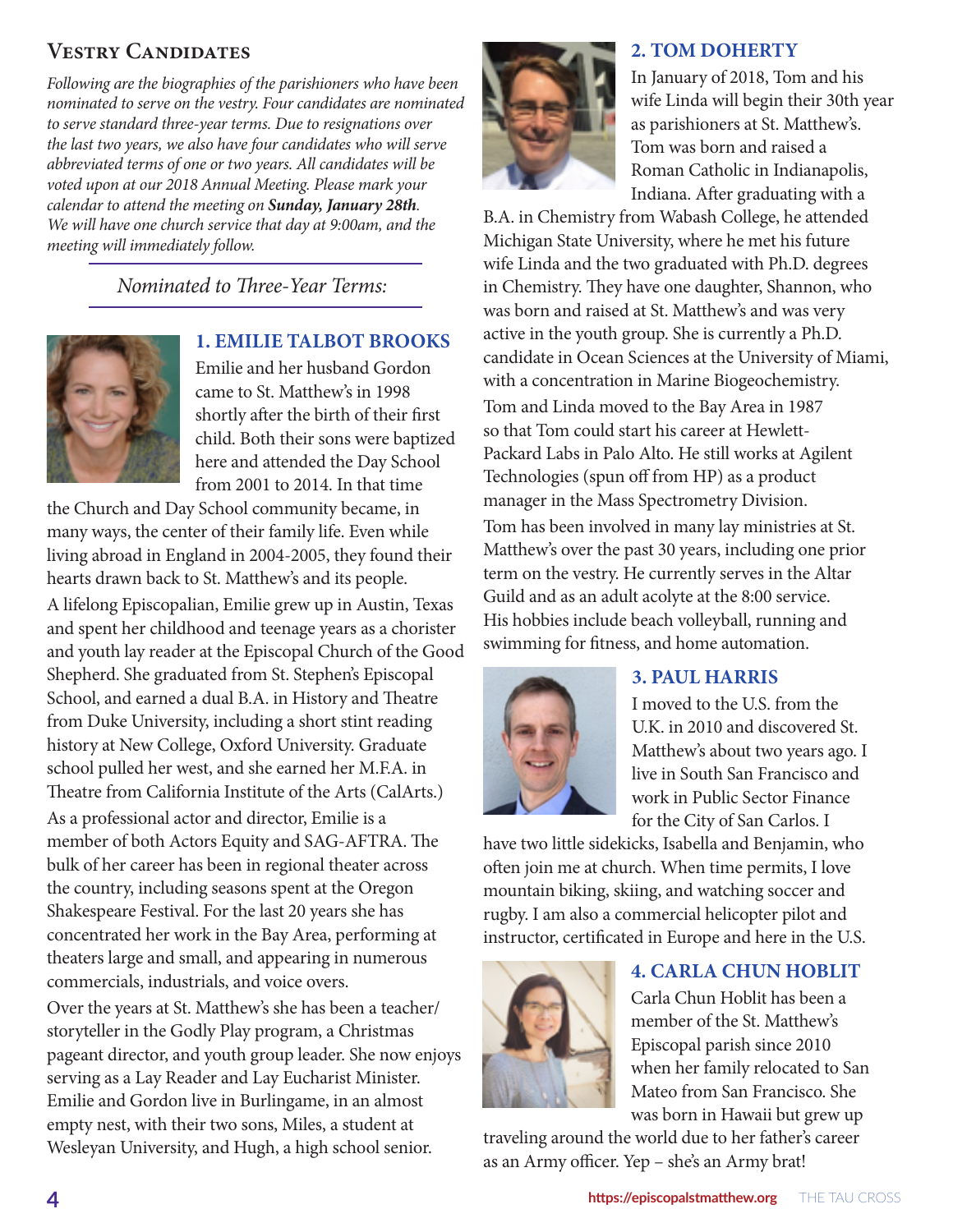Both of Carla's daughters, Avery (8) and Astrid (6), were baptized by Father Eric and are now students at the Day School. Carla fulfills several volunteer roles at the Day School, including room parent and Church Liaison. Carla obtained her undergraduate degree in Accounting at the University of Washington and went on to receive her MBA from the UCLA Anderson School of Management. Professionally, Carla has held positions at private and public companies in finance roles, including accounting, investor relations, treasury, financial planning and analysis, and stock administration. Currently, Carla works as a full-time stay-at-home mom and fulfills volunteer roles. Besides the Day School, Carla is also the Treasurer for the Cherry Blossom Alumnae Association in San Francisco.

#### *Nominated to Abbreviated Terms:*



#### **1. CHRISTINA BECHER**

A cradle Episcopalian, I arrived at St. Matthew's one Sunday in March of 2002. Four days later, I found myself in the basement attending choir practice. At the parish I grew up in, I was an acolyte, sang

in the choir, was a delegate at convention, in the altar guild, and involved in many youth activities including Happening and later Vocare. When I first attended St. Matt's, I had decided I would do only one thing to start - which wound up being choir. My family and I have slowly become more and more involved as the years have gone by to include things such as choir, acolyting, children's choir, family dinner nights, retreats and many others. I look forward to another year of work



and fun in our parish family.

#### **2. MARILYN CALLAGHAN**

Marilyn has been a member of St Matthew's Episcopal Church since her family moved to the area from Los Angeles in 1976. Prior to that she grew up attending All Saints

Episcopal Church in Beverley Hills, where its Rector was her Godfather. Marilyn and her husband, Dan, were married at St. Matthews 30 years ago and have since raised their three children in the church including baptisms, confirmations, acolytes and more. Her three children are in or have recently graduated from college

- Megan (26) graduated from Willamette University, Cash (23) attends New York University, and Caroline (21) attends UC Santa Barbara. Marilyn's parents, Jim and Fan Moberg, are also active parishioners. About 14 years ago, Marilyn served on the Vestry and for two of those years she was Senior Warden. She is an active member of St Catherine's and for many years taught Sunday School with her husband Dan. Marilyn currently works at Oracle Corporation. She has a professional background providing public relations and marketing and strategic communications to business-to-business technology companies. She is also an active member of the Hillsborough Auxiliary, Family Service Agency and was a founder of the Crystal Springs Chapter of National Charity League. Marilyn earned her bachelor's degree from Willamette University in Salem, Oregon.



#### **3. COLE GABOR**

My name is Cole Andrew Gábor, and I am excited to be the youngest seated member of Vestry. I attended Saint Matthew's Episcopal Day School from preschool through Fifth Grade, and I have always

been an active parishioner in the church. I have also served the church as an acolyte since I was in Sixth Grade. I recently graduated from Menlo College with a degree in Finance where I was involved in student leadership and campus life. I am currently working for a corporate construction contractor in their accounting department. I am honored to have been invited to serve.



#### **4. TOM HAMMER**

Tom is a cradle Episcopalian, raised in the Diocese of Los Angeles. Tom and his wife Cherie have been members of St. Matthew's for just over 20 years, happy to have the solid community of church

and school to nurture their family. Tom and Cherie have two children: Zack (age 20) and Zoe (age 16), both of whom are alumni of St. Matthew's Episcopal Day School. Tom is a Lay Eucharistic Minister, regular grill monkey for the church picnic, has served on St. Matthew's vestry for one term already and was part of the Rector Search Committee blessed to find Father Eric.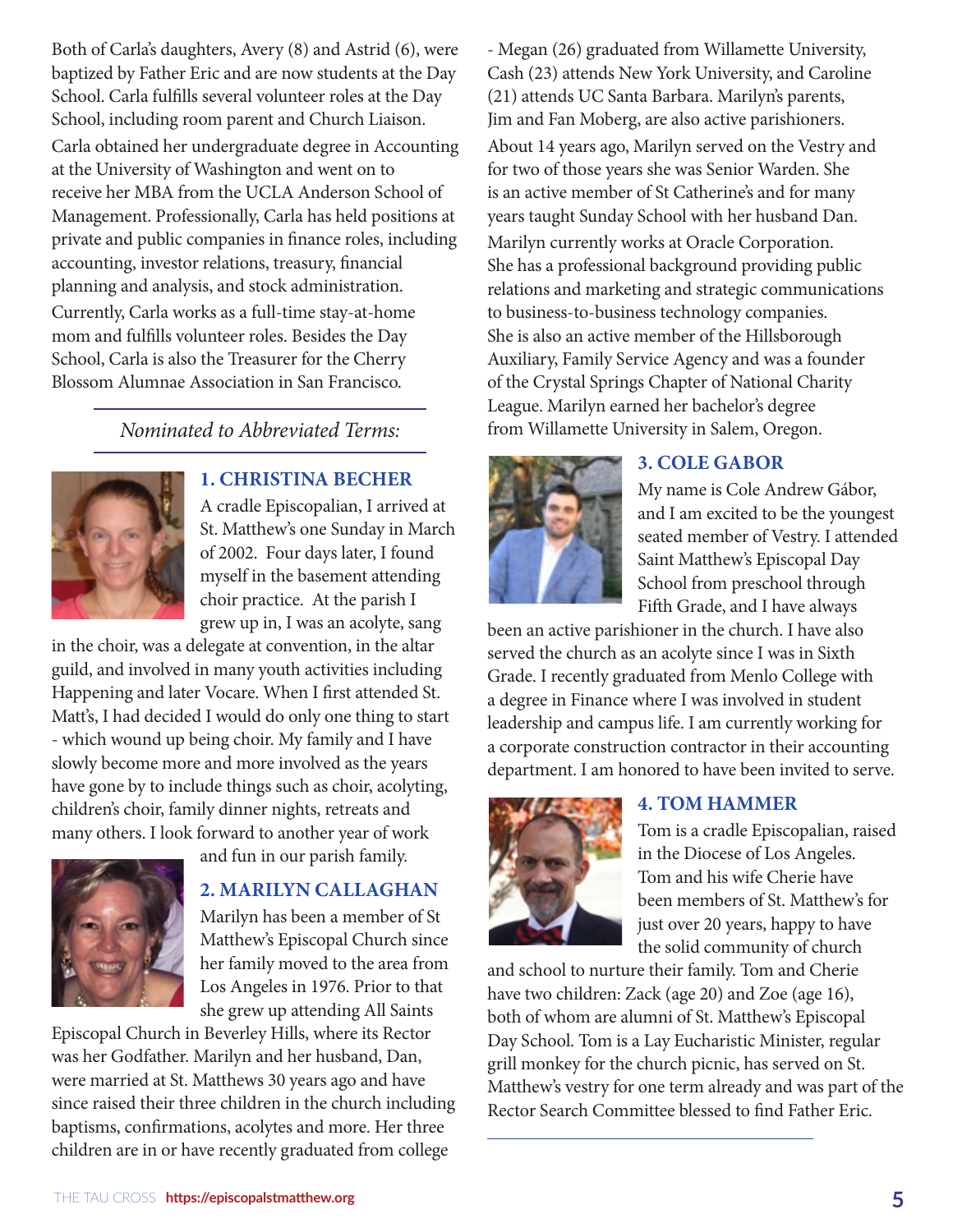

## *Christmas Services* **Sunday, December 24th**

9:00am Rite II Service 4:00pm Holy Eucharist with Children's Pageant 9:00pm Festive Eucharist **Monday, December 25th**  10am Holy Eucharist *New Year's Day Services* **Monday, January 1st**  10:00am Service

## **Sanctuary Flowers—A Gift From The Heart**

The flowers that decorate the altars and the church at Christmas and Easter–or any time of the year–are made possible by donations to the Memorial Flower Fund. Please consider making a contribution to this ministry. The cost of a memorial (which also can be for a birthday, anniversary, or other special occasion) is \$35. Contact Carol Kalb, Memorial Flower Chairman (650-578-9855) for more information or to request a memorial. Your support is most appreciated.

## **Book Group's Next Read:** *Red Notice* **by Bill Browder**

Our next selection – highly recommended by Jane Dunbar and Jenny Mathes – is Bill Browder's *Red Notice*. This best-selling book tells the story of the rise and fall of Browder's hedge fund (Hermitage Capital), which was the largest foreign investment in Russia during the early post-Soviet years. It is also the story of an accidental activist. The book is a real page turner, reading like a thriller. Here is John McCain's assessment: "In *Red Notice*, Bill Browder tells the harrowing and inspiring story of how his fight for justice in Russia made him an unlikely international human rights leader and Vladimir Putin's number-one enemy. It is the book for anyone interested

in understanding the culture of corruption and impunity in Putin's Russia today, and Browder's heroic example of how to fight back." Six of us met at Ginger Fortmiller's home in November to discuss Trevor Noah's *Born a Crime*. We enjoyed his astonishing stories of growing up in South Africa shortly after the end of apartheid. He and his mother shared remarkable survival skills, a healthy disrespect for arbitrary laws, and a strong sense of humor. We will meet on Wednesday, January 24th at 7:00 pm to discuss *Red Notice*. Jenny Mathes will host. Hope to see you there! *- Susan Peterson*

## **MOST WANTED: NURSERY ASSISTANT**

Do you or someone you know love working with children? If so, we are currently hiring a Nursery Assistant (or two). Must be loving, patient and excited about working with little ones on Sundays 9:00 am -12:30 pm (and other times as needed). Hourly rate paid, must be over 18 years of age. Please speak with Janine Gerzanics if you are interested.

#### **upcoming events**

| December 3  | <b>Advent Series</b><br><b>CELEBRATE</b> Sunday                                 |
|-------------|---------------------------------------------------------------------------------|
| December 5  | Taizé Service<br>Day School Open House                                          |
| December 8  | Young Adults and Families Dinner Group                                          |
| December 10 | <b>Advent Series</b><br><b>Lessons and Carols</b>                               |
| December 17 | <b>Advent Series</b>                                                            |
| December 24 | Single 9am Morning Service<br>Christmas Eve Pageant<br><b>Festive Eucharist</b> |
| December 25 | Christmas Day Service                                                           |
| January 1   | New Year's Day Service                                                          |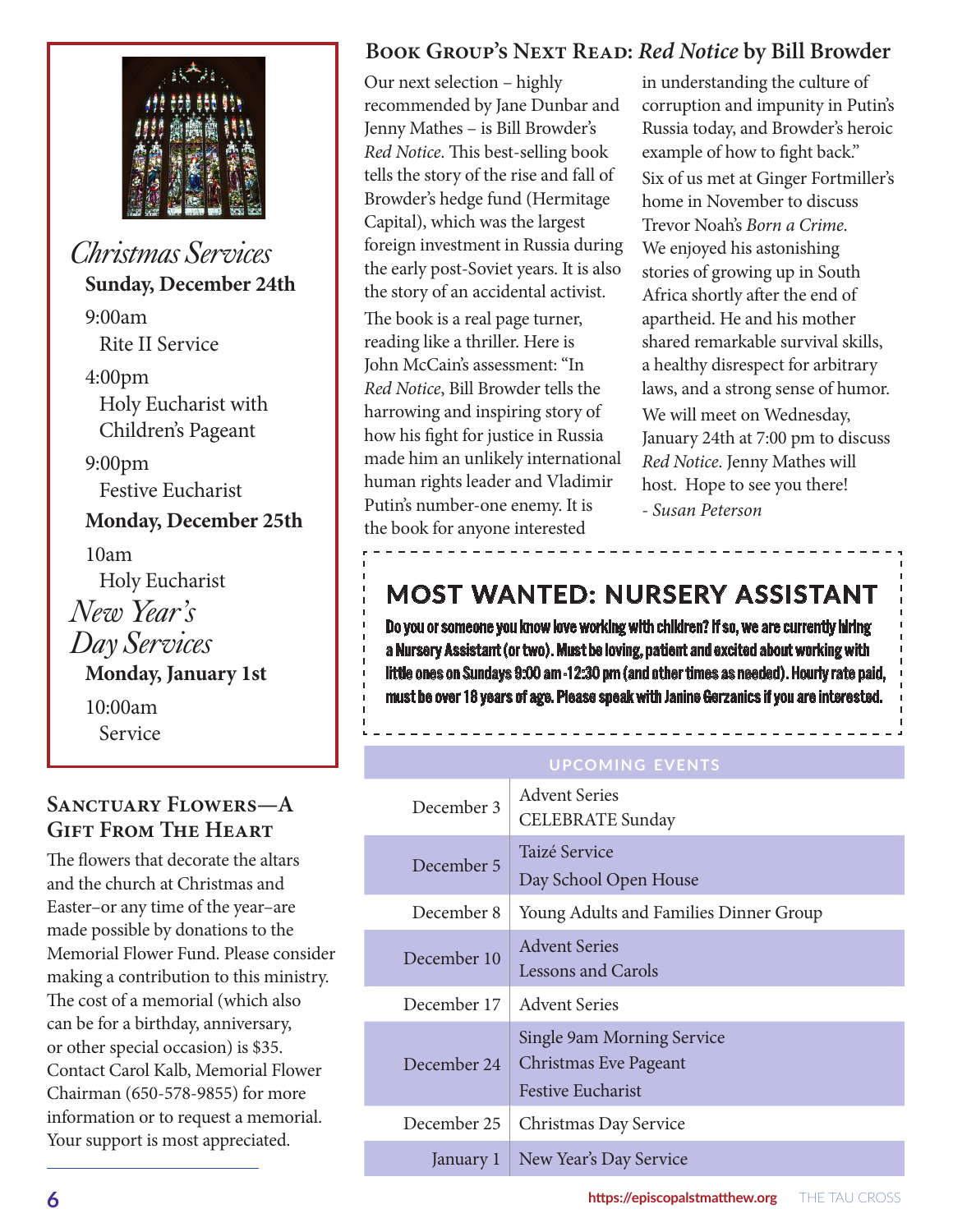## **JOURNEY TO GENEROSITY: STEWARDSHIP UPDATE**

Through October and November, we introduced this year's theme for Stewardship: Journey to Generosity. In October Ildiko Gabor, our Junior Warden, and Cherie Hammer, past Vestry member, Lay Reader coordinator and Bell Choir member, both told their stories about their lives at St. Matthew's. If you weren't able to hear their homilies, I wanted to reflect on the stories they shared.

Ildiko spoke about Redwoods and the tightly entwined way each tree supports other trees. She compared the strength of the Redwood to St. Matthew's vibrant community of faith. The community draws strength from one another, just as a Redwood forest does.

"We gather as a deeply rooted spiritual forest in this beautiful and historic building. Our individual financial support and giving to this parish is desperately needed so we can sustain this parish for the next generation of families. Together we step into the fullness of blessings when we are connected in fellowship, and it is in giving that we receive." I am sure you have all felt the strength of this community in celebrations of birthdays, marriages and baptisms as well as in honor and remembrance of those who are ill or have died.

Cherie's homily was about her 20-year journey at St. Matthew's. She spoke of the time before Father Eric and Anne joined: the challenges with the Day School and how Tom, her husband, helped in the search for a more positive leader and rector. With Father Eric and Mark McKee, an amazing transition occurred between the school and parish. That lives on today. Cherie also spoke about her family and the support she and Tom received after his surgery, which resulted in a very long recovery. Like Ildiko, the Hammers received much love and support from the clergy and fellow parishioners.

"The Journey to Generosity for the Hammer family begins with our debt of gratitude to the St. Matthew's community for being there when we needed it most. Even though things are tight for us because Tom is not able to go back to his former work, we prioritize our giving to St. Matthew's. I challenge each of you to prioritize your giving to St. Matthew's as well. Each of you will have a different reason to be generous because your personal journey is unique. But what we have in common is the journey in the life of this parish. We are all on this together. And it will take all of us to provide the financial stability to stay on course."

Cherie ended by reminding us that our current financial situation has required us to reduce our associate rector position to ¾ time. This will be felt by each of us. At the last town hall meeting, it was stated that an additional \$25,000 would be needed in the budget to support a full-time position. The Vestry works diligently to manage the budget. Your Journey to Generosity Stewardship materials show where the money comes from and where it goes.

By mid-November we were 60% of the way to our goal of \$450,000. I encourage you to pray and decide on what you can give. In December, we will be making calls to those who have not returned a pledge card. If you need questions answered, please call me (408-660-6428) or email me (linda\_doherty@agilent. com). We are on the journey together. I thank you for your support.

#### *-Linda Doherty, Stewardship Chair*